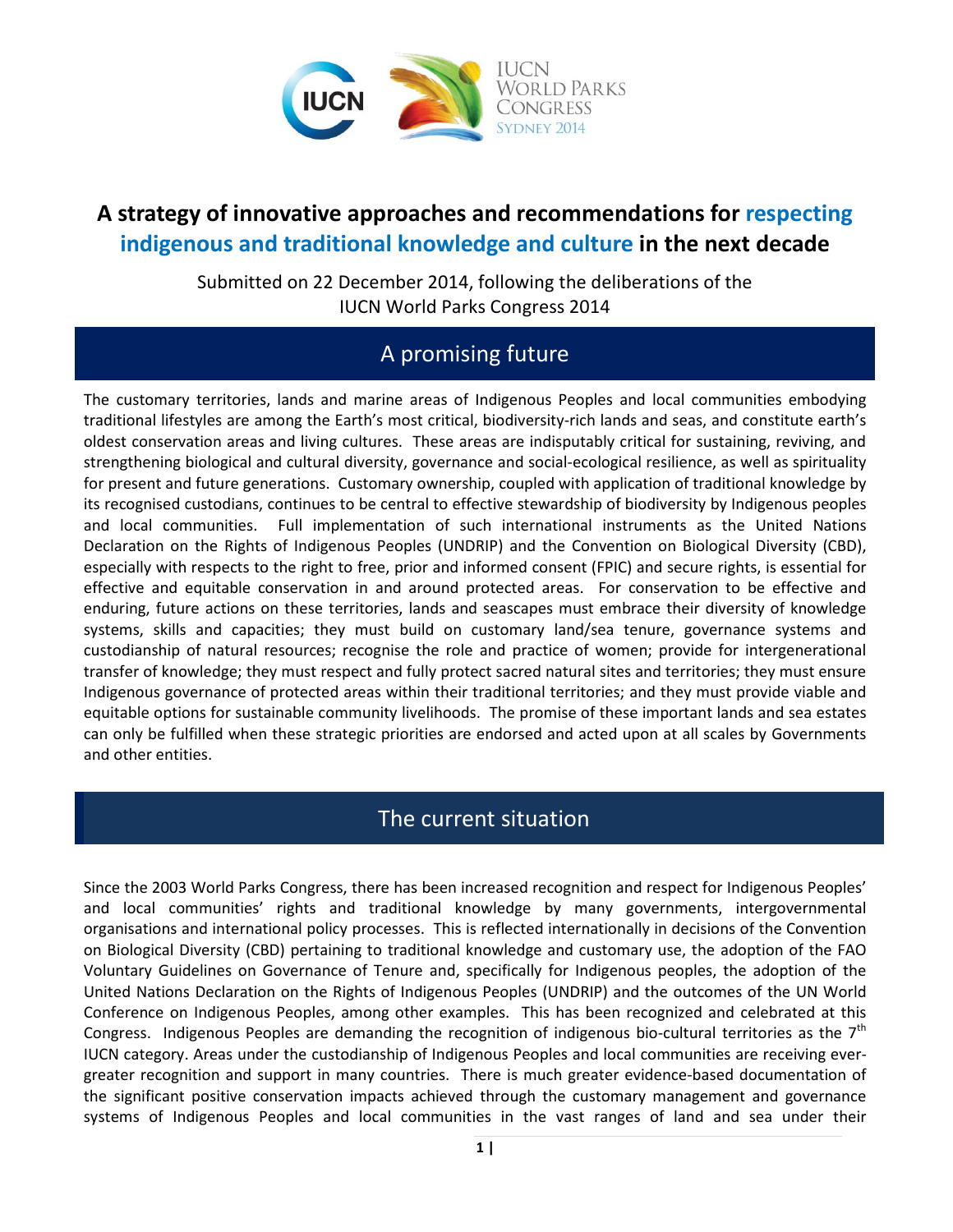stewardship. The contributions from these lands and seas to conservation outcomes at local, national, and global scales are now a central part of the conservation discourse and are understood to be crucial to reaching a range of the CBD's Aichi Biodiversity Targets by 2020, including Target 11. Additionally, there is a growing recognition of the role that traditional knowledge plays in increasing community resilience and capacity to mitigate and adapt to climate change, as reflected in the Fifth Assessment Report of the Intergovernmental Panel on Climate Change (IPCC).

Nonetheless, not enough has been done to put people at the centre of the protected area movement. Indigenous Peoples and local communities have not yet been fully recognized as equal partners in conservation efforts and their traditional knowledge, cultural practices and governance are not being fully harnessed in ecosystem management. This is due, among other factors, to the limited understanding that persists in many conservation and protected areas communities of Indigenous, traditional and local knowledge systems and their central role in governance and management; a lack of genuine co-management or effective support from most parties for governance and management by Indigenous Peoples and local communities; and, in many countries, inadequate recognition of community rights of ownership and control over land, sea and biological resources. This last decade has also seen continued dispossession and displacement of communities from conservation activities and an increase in external pressures, such as from development and extractive industries.

The situation can be turned around based on strong evidence demonstrating that where policies recognize, support and protect the rights of Indigenous Peoples and the importance of their traditional knowledge and governance systems, conservation values and peoples well-being are improved and sustained. There are several global and national platforms, such as the Sustainable Development Goals, the CBD, the UNFCCC, the UNCCD and the World Heritage Convention, for these advances to harness political support and build momentum. In addition, a number of funders are helping provide the long-term financing necessary to create and sustain capacity in culturally relevant ways, revive and strengthen traditional knowledge, and secure and protect customary lands and territories of Indigenous Peoples and local communities. A large task remains to equip mainstream protected area and resource managers to recognize the centrality of Indigenous and community lands to the future of global conservation and support rights-based approaches to achieving conservation outcomes: resources for this retraining have yet to be identified.

### Recommendations for change

- 1. By 2020, all governments recognise, strengthen, and appropriately support the collective land and resource rights of Indigenous Peoples and local communities to their lands and seas and achieving their contribution to their countries' conservation, climate resilience and socio-economic goals based on demonstrated evidence that shows a strong connection between secure territorial rights, with their own governance systems, improved conservation values and community well-being.
- 2. IUCN, the WPCA and Indigenous Peoples develop a new category system for indigenous territories management, including Indigenous Protected Areas (IPAs) and create a committee for the monitoring and implementation of this category system, The Promise of Sydney and other international commitments that fully and effectively engages Indigenous Peoples.
- 3. By 2020 IUCN and its members, including governments and protected area managers, co-create programmes with the full consent and involvement of traditional knowledge holders for the respectful application and maintenance of traditional knowledge and customary governance systems, ensuring that actions in and around protected areas are built on the combination of diverse knowledge systems, skills and capacities, integrating a rights-based approach.
- 4. In accordance with UNDRIP, all protected areas established on the territories, lands or seascapes of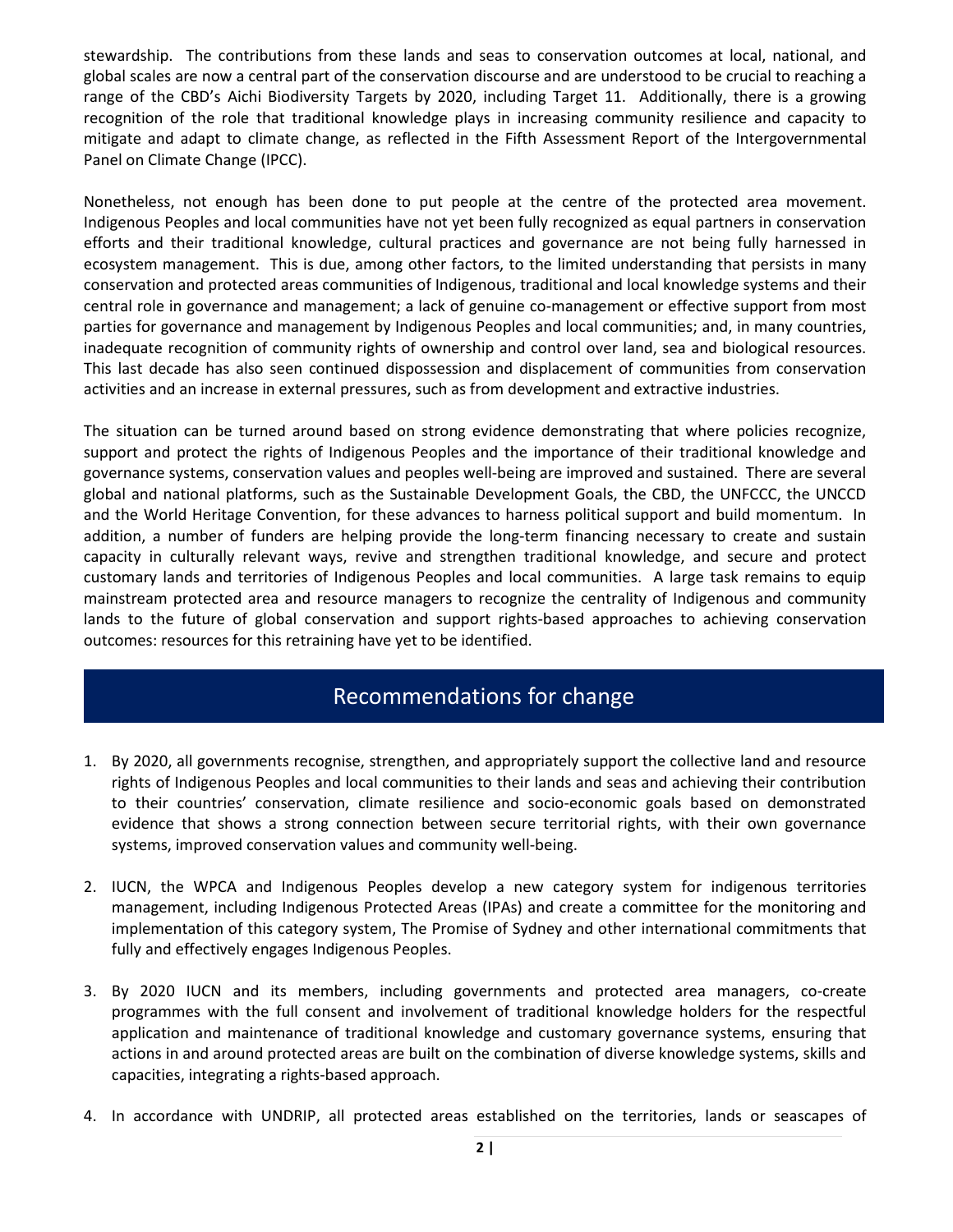Indigenous Peoples fully observe their rights and governance systems, and Indigenous Peoples are fully involved in their creation, designation and management. Where Indigenous Peoples and local communities have been evicted from their lands by the creation of protected areas national laws should be revised to guarantee the restitution of rights and recognise their right to return to and remain on their lands.

- 5. Traditional knowledge, practices and indigenous economies are promoted and applied in responding to climate change, in particular through local adaptation efforts, and in the conservation and management of protected areas and other effective area-based conservation measures, including Indigenous bio-cultural territories, World Heritage Sites and Sacred Natural Sites (SNS).
- 6. Management objectives and actions for all ecosystems must recognise the intrinsic and cultural values of those systems and the inherent right of Indigenous communities to use, develop and control these resources.
- 7. By 2020 the conceptual and management gap between natural and cultural World Heritage Site designations is eliminated, and a comprehensive approach taken towards the conservation of natural and biocultural heritage and knowledge systems in all designated sites.
- 8. The implementation of the World Heritage Convention is aligned with the principles of UNDRIP and the Outcome Document of the 2014 World Conference on Indigenous Peoples and the Convention's procedures and Operational Guidelines are amended accordingly, with the full and effective participation of Indigenous Peoples.
- 9. Governments implement and enforce appropriate laws, policies and programmes, with the full and effective participation of Indigenous Peoples and local communities to create No-Go areas within World Heritage Sites, Sacred Natural Sites and Territories and in other sites where Indigenous Peoples and local communities are conserving lands and resources, particularly from mining and other extractive and destructive industries. IUCN must establish a Task Force to study and define the "No-Go area" concept, develop a relevant program of work and prepare a motion for endorsement at the 2016 World Conservation Congress.
- 10. Spatial planning-based decision-making inside and outside protected areas, IPAs, indigenous bio-cultural territories and Sacred Natural Sites and Territories (SNS&Ts) is undertaken with indigenous people in a participatory manner and with their full prior informed consent to ensure that industries and development have a positive impact on biodiversity, people, their well-being and livelihoods. Governments refrain from granting concessions to extractive industries and megaprojects within protected areas.
- 11. Innovative financing mechanisms including indigenous peoples economic systems and Access and Benefit Sharing mechanisms are created to support indigenous and local land and sea managers in their efforts to promote indigenous economies and implement enduring, effective territorial management using traditional knowledge including a dedicated funding mechanism to support and strengthen Indigenous Peoples in the management of indigenous areas and special funding windows in existing mechanisms.
- 12. Formal educational opportunities are created to recognize and include Indigenous cultural skills; accredited pathways are provided for Indigenous rangers and trackers that account for their cultural knowledge and skills, including for non-literate expert trackers, and are promoted and shared internationally.
- 13. Governments, organizations and communication companies support access by Indigenous Peoples to new information and communication technologies (ICTs), such as satellite monitoring systems to enable them to manage their territories and participate in the management of protected areas generally more effectively.
- 14. All governments and the IUCN formally recognize important role that Indigenous women and youth play in